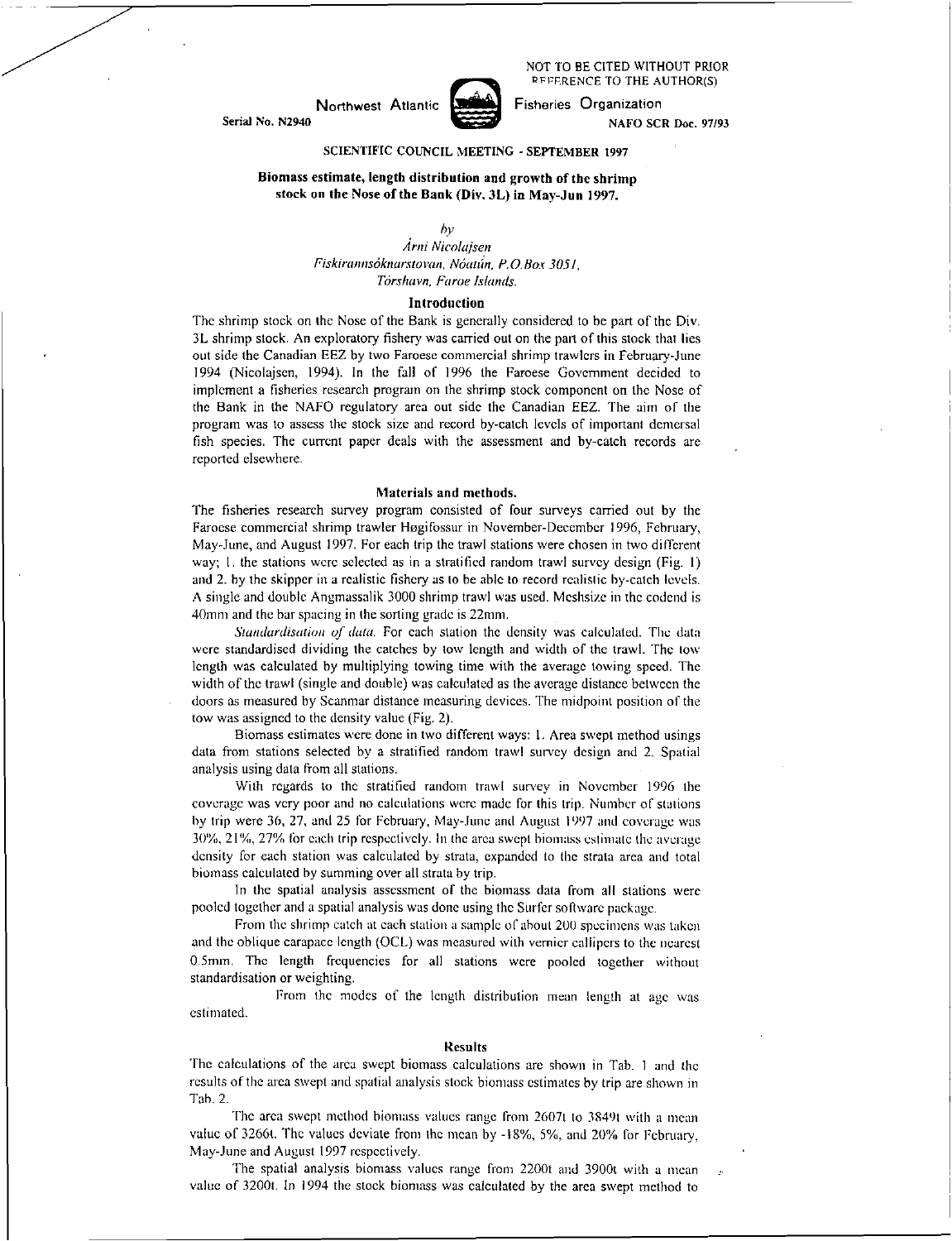With the spatial analysis program a contour plot for each trip was produced (Fig 3). Generally speaking the main concentration of shrimp was in the northern part of the area between 47°30'N and 48°00'N latitude though a small component was found further south between 46°30'N and 47°00'N latitude in November-December 1996 and in May-June 1997. This concurs with the findings of the Faroese exploratory fishery in 1994 (Nicolajsen, 1994). The highest densities were found shallower than 400 m apart from in May-June 1997 when they were below the 400 m contour line.

Length frequencies for each trip are shown in Fig. 4. By looking at the modes of the length frequencies the mean OCL for age group I yr in November-December 1996 was estimated to about 12mm. In the same way the mean OCL for age group 2 yr was estimated to about 13mm, 14.5mm, 16mm, and 17.5mm for November-December 1996, February, May-June, August 1997. The mean OCL for age group 3 yr was estimated to about 18mm, 19mm, 19.5mm, and 21mm for each period respectively. Similarly the mean OCL for age group 4 yr is estimated to about 21mm, obscure, 23.5mm, and 23.5mm. The mean OCL for age group 5 yr in May- June 1997 is estimated to about 24mm. A tentative growth curve can be constructed from this (Fig. 5).

The proportion of age group 1 relative to the other age groups is very small in November-December 1996 but gradually increases as age group 2 through out the period. The relative proportion of age group 3 generally increases through the period as well. The relative proportion of age group 4 seemed generally to decreases through the period. The relative proportion of age group 5 is not easy to distinguish except for May-June 1997 were it is dominant.

### Discussion

When spawning in August one would expect most of the stock to be concentrated in one area as opposed to a more dispersed allocation of the stock in the rest of the year and the area swept method biomass value for August, 3849t, is the highest in that series and the spatial analysis estimate for the same period is equal to the mean biomass value of 3200t.

In November-December 1996 the stock seemed to be more dispersed as the density was relatively low. In February 1997 the northern stock component biomass had increased as the density increased and had moved somewhat southwards. In May-June 1997 the northern component of the stock had spread over a larger area and part of it gone

deeper with high concentrations below 400 m. In August the situation was much like in February with high concentrations.

The biomass calculation is probably an underestimation. Biomass estimates for the Flemish Cap shrimp stock tend to be equal or lower than annual catches (Nicolajsen, 1993, 1994, 1997, Parsons *at at* 1997). No information is available on the ratio between stock assessment and real stock size but as long as the fleet takes about three times the estimated stock size, as was the case in 1996, an educated guess could be that the actual stock might be 3-5 times the estimate.

By measuring the distance between the doors instead of that between the wings, the width of the trawl might overestimated.

### Reference

NICOLAJSEN, A. 1993. Assessment of the shrimp stock on Flemish Cap (Div. 3M) for 1993. NAFO SCR, 93/ , p.

NICOLAJSEN, A. 1994. Assessment of the northern shrimp stock on Flemish Cap (Div. 3M). NAFO SCR, 94/78, 7p.

NICOLAJSEN, A. 1997. Biomass estimate, length distribution and growth of the shrimp stock on Flemish Cap (Div. 3M) in June 1997. NAFO SCR, 97/90, 5p.

PARSONS, D.G., D.W. KULKA, and P.J.VEITCH. 1997. Distribution, biomass, abundance and demography of shrimp *(Pandalus borealis)* on Flemish Cap (NAFO Division 3M) basedon data obtained during a Canadian research trawl survey, September-October, 1996. NAFO SCR, 97/81, 14p.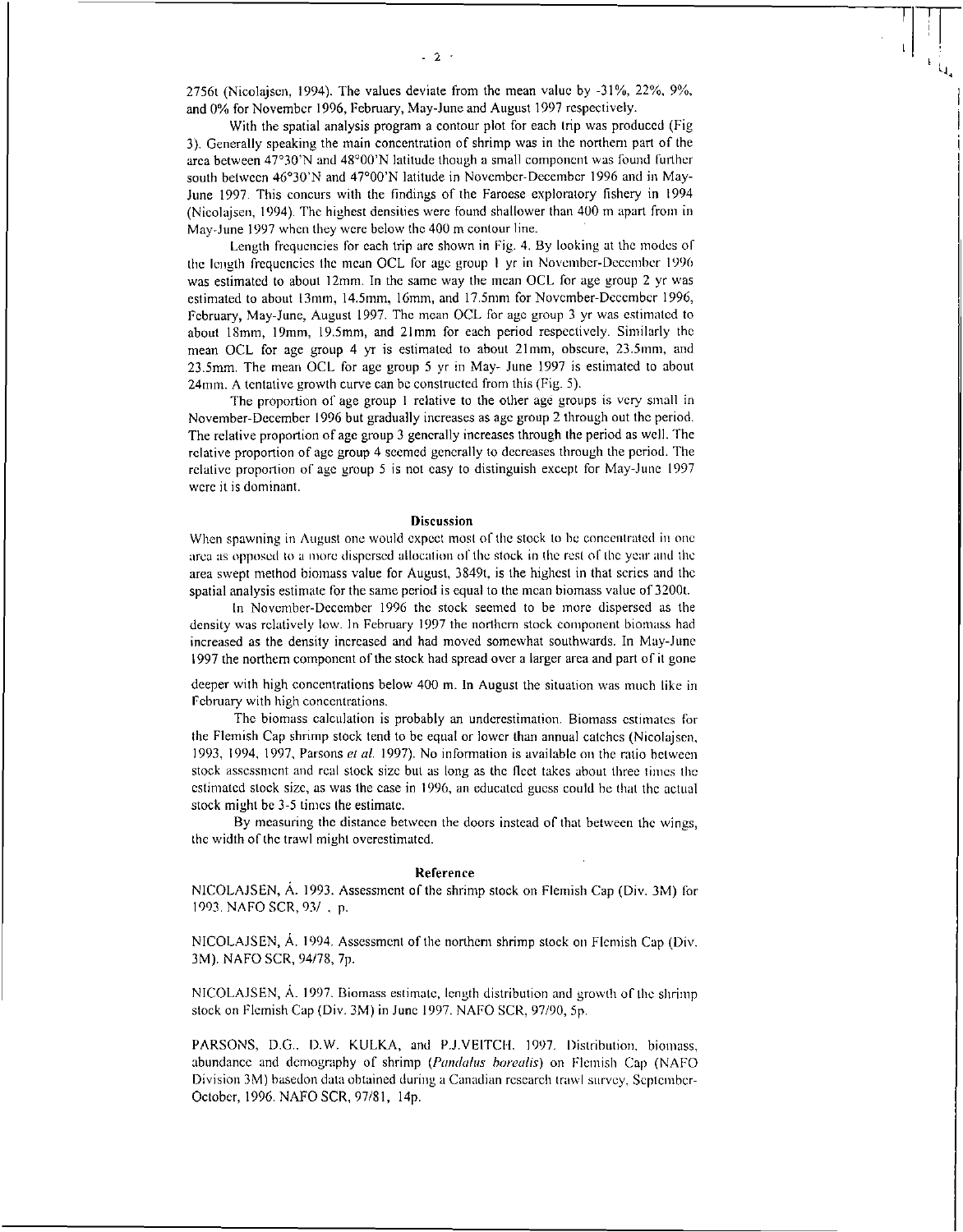Table I. Area swept assessment of the shrimp stock on Grand Bank (Div. 3L) outside the Canadian EEZ.

 $\ddot{\phantom{0}}$ 

| Period               | Strata no.                   | density<br>$t$ *km-2    | Average Strata area Biomass<br>km2 | t                 | Number of<br>stations        | Number of . Coverage<br>squares in<br>strata | %              |
|----------------------|------------------------------|-------------------------|------------------------------------|-------------------|------------------------------|----------------------------------------------|----------------|
| February 1997        | 3<br>4<br>5                  | 0.307<br>0.773<br>0.027 | 772<br>2915<br>1372                | 237<br>2253<br>37 | 3<br>18<br>3                 | 9<br>34<br>16                                | 33<br>53<br>19 |
| $\ddot{\phantom{a}}$ | 6<br>$\overline{7}$          | 0.003<br>0.038          | 772<br>1286                        | 3<br>48           | $\overline{\mathbf{c}}$<br>3 | 9<br>15                                      | 22<br>20       |
|                      | 8<br>10<br>Total             | 0.034<br>0.000          | 857<br>2229<br>10204               | 29<br>0<br>2607   | 5<br>$\overline{c}$<br>36    | $10 -$<br>26<br>119                          | 50<br>8        |
|                      | Unweighted<br>Average        | 0.169                   |                                    |                   |                              |                                              | 30             |
|                      | Weighted<br>Average          | 0.256                   |                                    |                   |                              |                                              | 30             |
| May-June 1997        | $\overline{\mathbf{c}}$<br>3 | 0.002<br>1.272          | 3173<br>772                        | 6<br>982          | $\overline{\mathbf{c}}$<br>3 | 37<br>9                                      | 5<br>33        |
|                      | 4                            | 0.071                   | 2915                               | 207               | 9                            | 34                                           | 26             |
|                      | 5                            | 0.205                   | 1372                               | 281               | 5                            | 16                                           | 31             |
|                      | 6                            | 0.231                   | 772                                | 178               | 2                            | 9                                            | 22             |
|                      | 7                            | 0.784                   | 1286                               | 1008              | 4                            | 15                                           | 27             |
|                      | 8                            | 0.792                   | 857                                | 679               | $\overline{2}$               | 10                                           | 20             |
| $1 - \rho^2$         | Total                        |                         | 11147                              | 3341              | 27                           | 130                                          |                |
|                      | Unweighted<br>Average        | 0.479                   |                                    |                   |                              |                                              | 21             |
|                      | Weighted<br>Average          | 0.300                   |                                    |                   |                              |                                              | 21             |
| August 1997          | 3                            | 2.051                   | 772                                | 1583              | 4                            | 9                                            | 44             |
|                      | 4                            | 0:591                   | 2915                               | 1723              | 9                            | 34                                           | 26             |
|                      | . .<br>5                     | 0.096                   | 1372                               | $131 -$           | 5                            | 16                                           | 31             |
|                      | 6                            | 0.059                   | 772                                | 45                | 3                            | 9                                            | 33             |
|                      | $\overline{I}$               | 0.159                   | 1286                               | 204               | 3                            | 15                                           | 20             |
|                      | 8                            | 0.189                   | 857                                | 162               | 1                            | 10                                           | 10             |
|                      | Total                        |                         | 7975                               | 3849              | 25                           | 93                                           |                |
|                      | Unweighted<br>Average        | 0.524                   |                                    |                   |                              |                                              | 27             |
|                      | Weighted<br>Average          | 0.483                   |                                    |                   |                              |                                              | 27             |

Table 2 Biomass calculations for the Div. 31: shrimp stock by two methods and for four periods.

| Period                                                                  | Kriging<br><b>Biomass</b>    | Area<br>Swept<br>t Biomass  | Ratio<br>between<br>methods |
|-------------------------------------------------------------------------|------------------------------|-----------------------------|-----------------------------|
| November-December 1996<br>February 1997<br>May-June 1997<br>August 1997 | 2189<br>3908<br>3468<br>3214 | N/A<br>2607<br>3341<br>3849 | 1.50<br>1.04<br>0.84        |
| Average<br>x,                                                           | 3195                         | 3266                        | 0.98                        |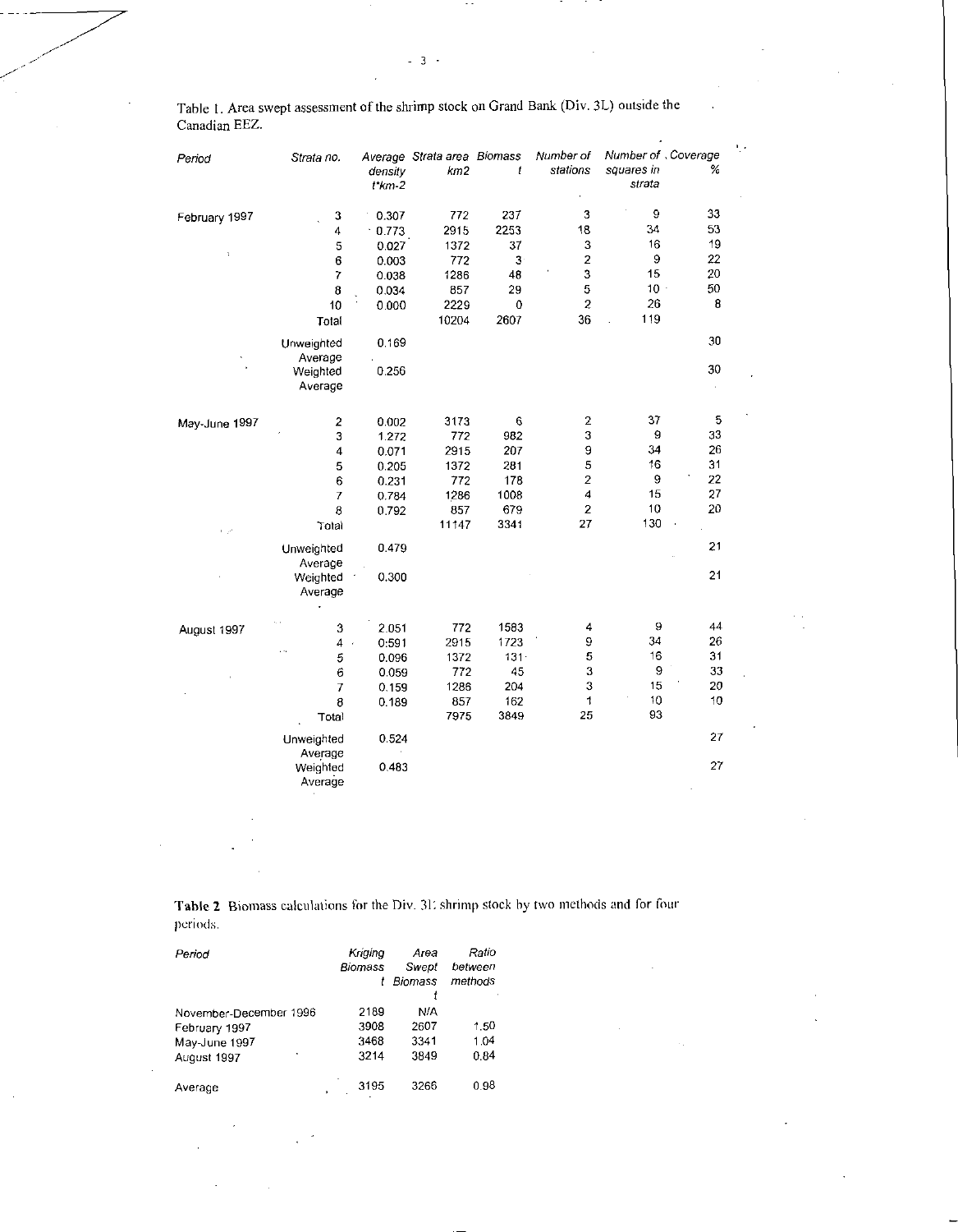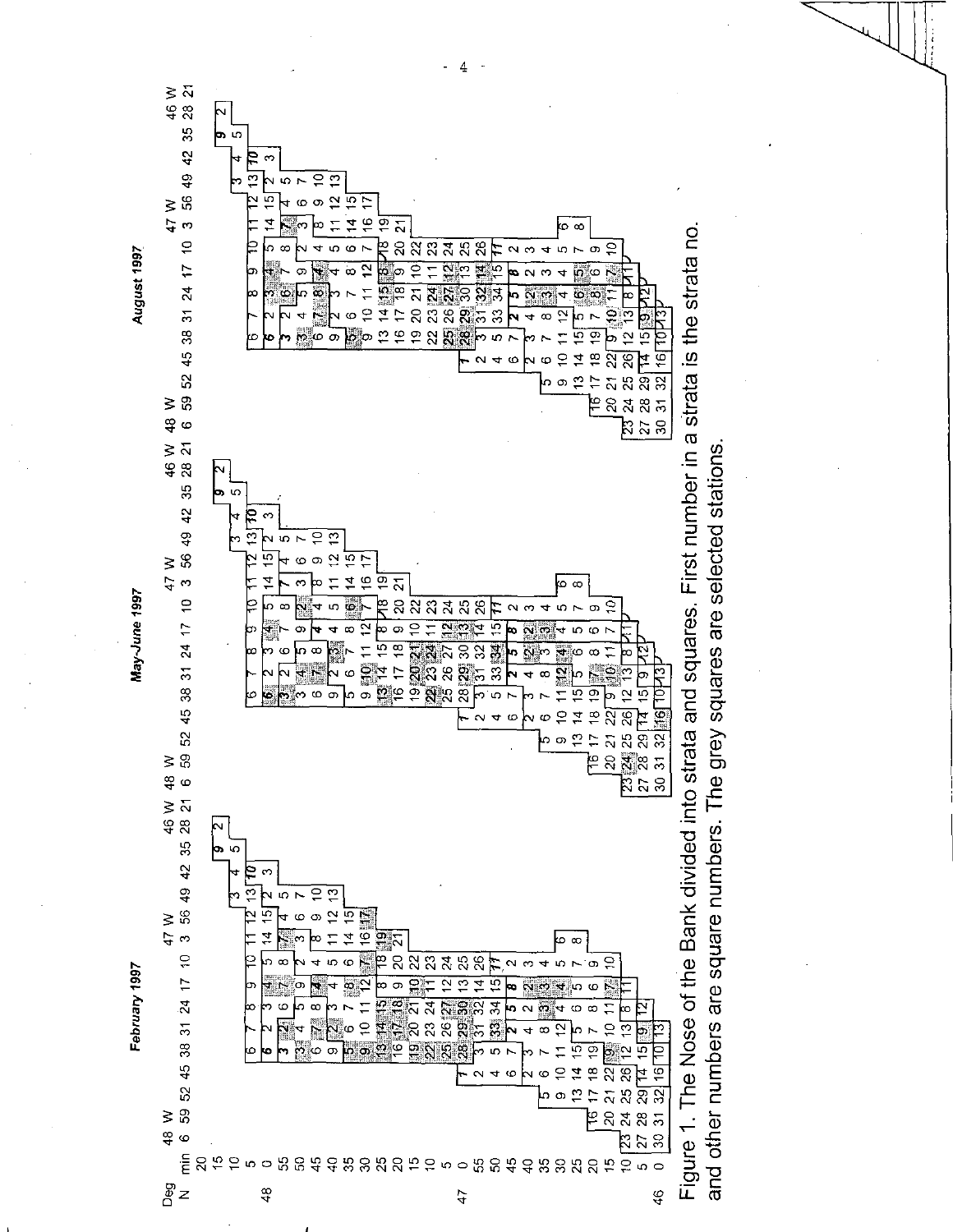

 $-5 -$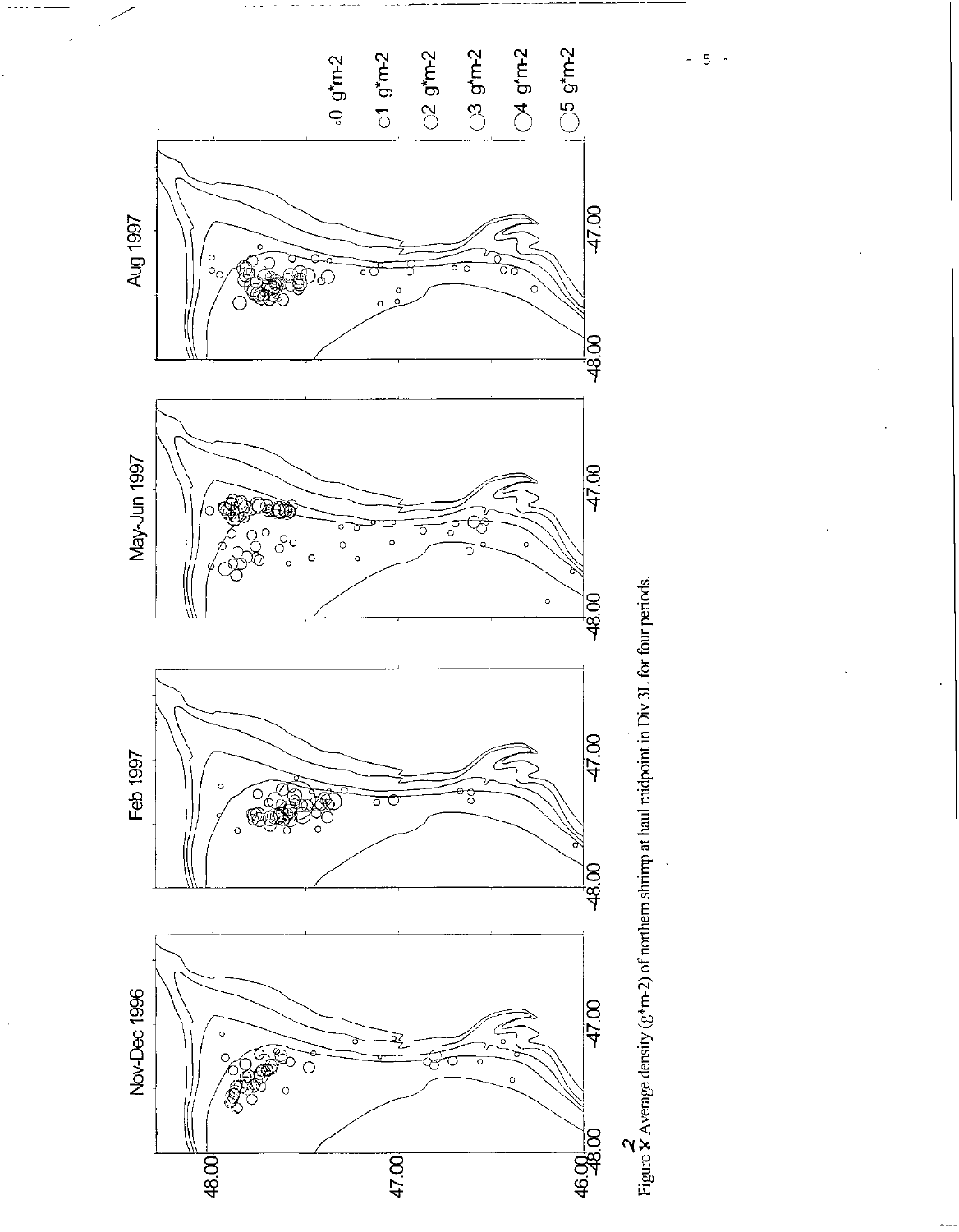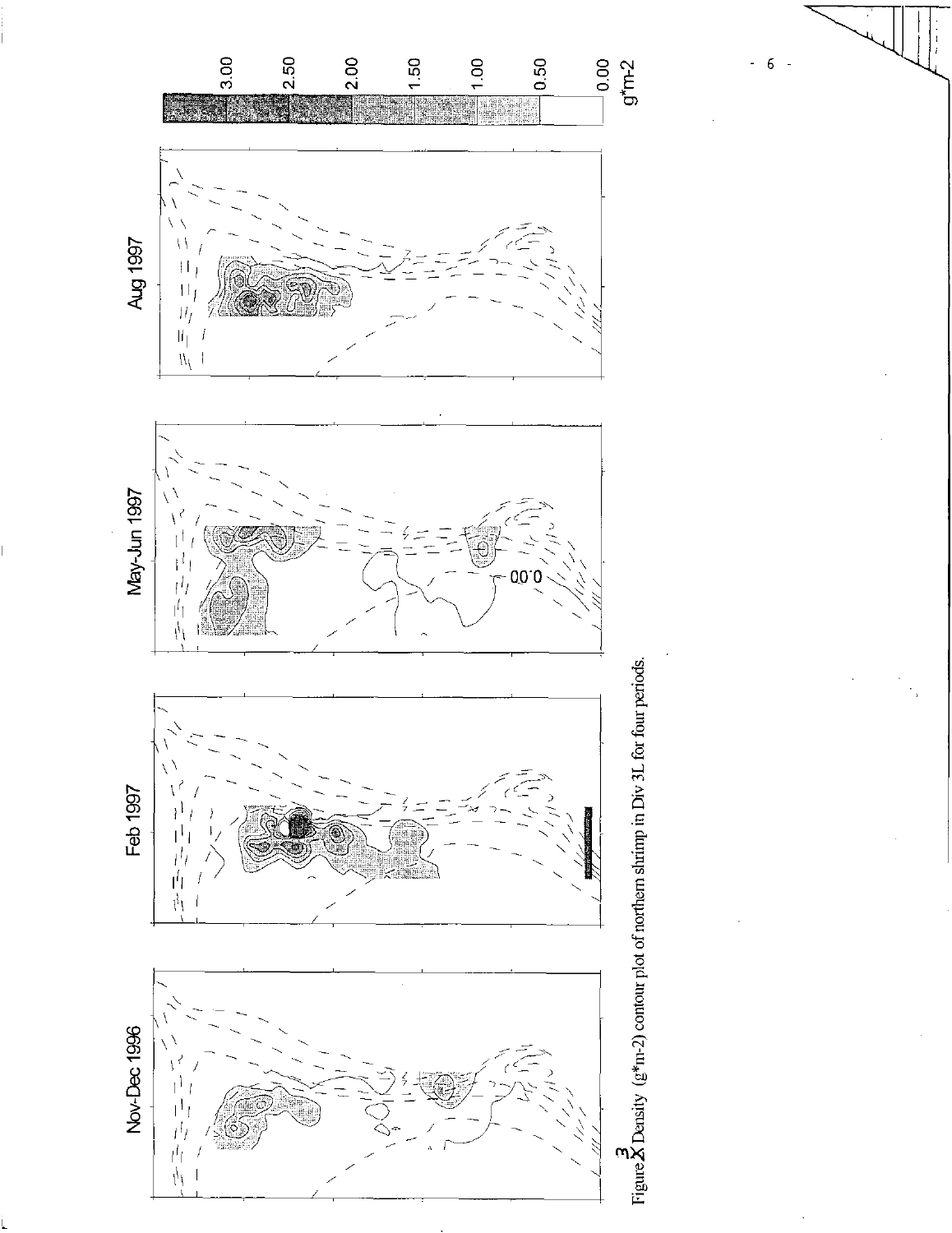

Fig 4. Length frequencies of shrimp in Div 3L in four periods.